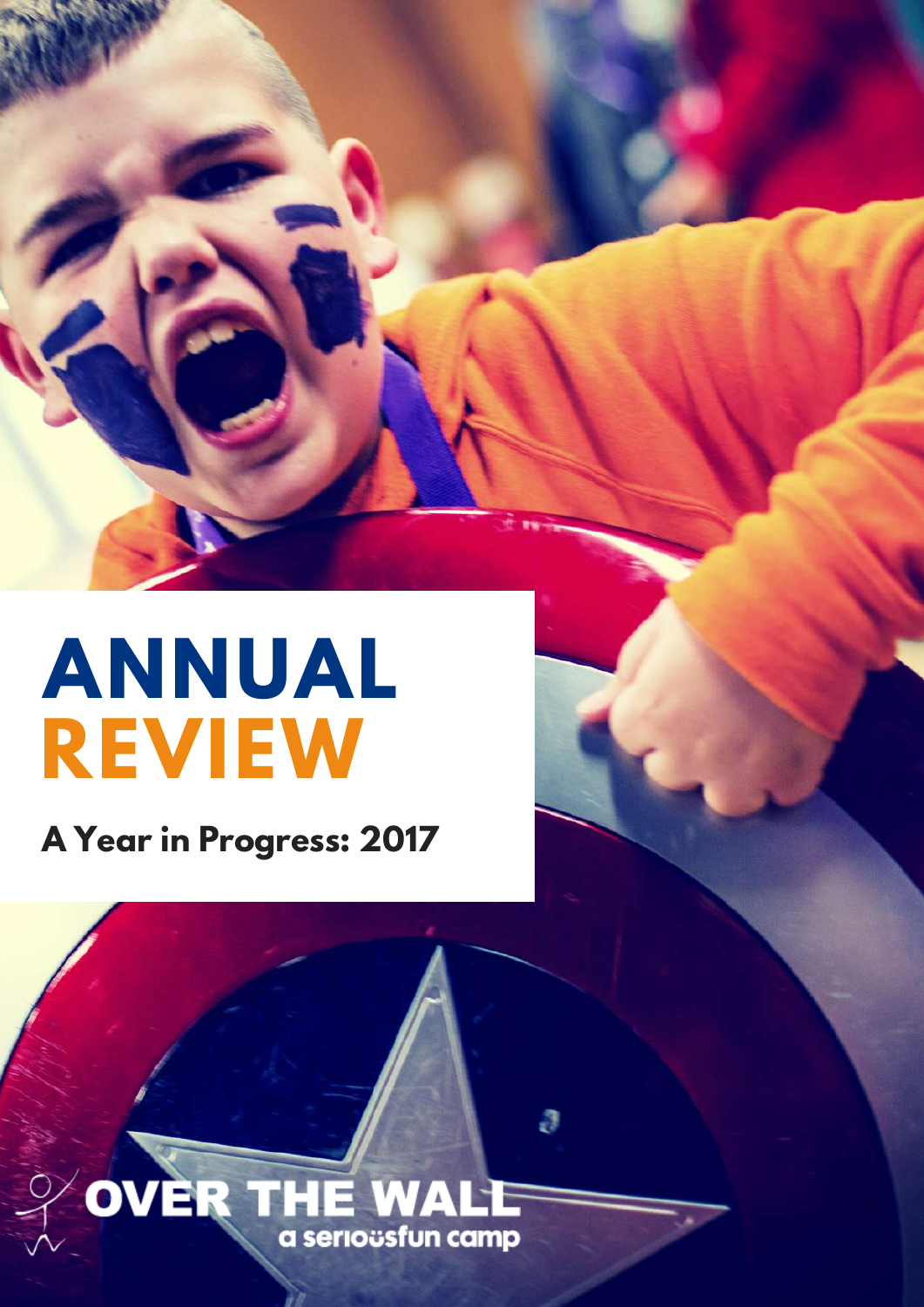

- AIR M A N
- $\overline{2}$ MESSAGE FROM OUR CEO
- $\overline{3}$ 2017 CAMP HIGHLIGHTS
- VOLUNTEERING 1234578
	- FINANCIAL INFORMATION
	- F U N D R AISIN G
		- THANK YOUS

1

annot really tell you what Over The Wall means to our family... Sounds a cliché, but l think your camps really can change lives. MESSAGE FROM OUR CH,<br>MESSAGE FROM OUR CE(<br>2017 CAMP HIGHLIGHTS<br>VOLUNTEERING<br>FINANCIAL INFORMATION<br>FUNDRAISING<br>THANK YOUS<br>THANK YOUS<br>THANK YOUS<br>Cover The Wall means to our<br>family... Sounds a cliché, but I<br>think your camps r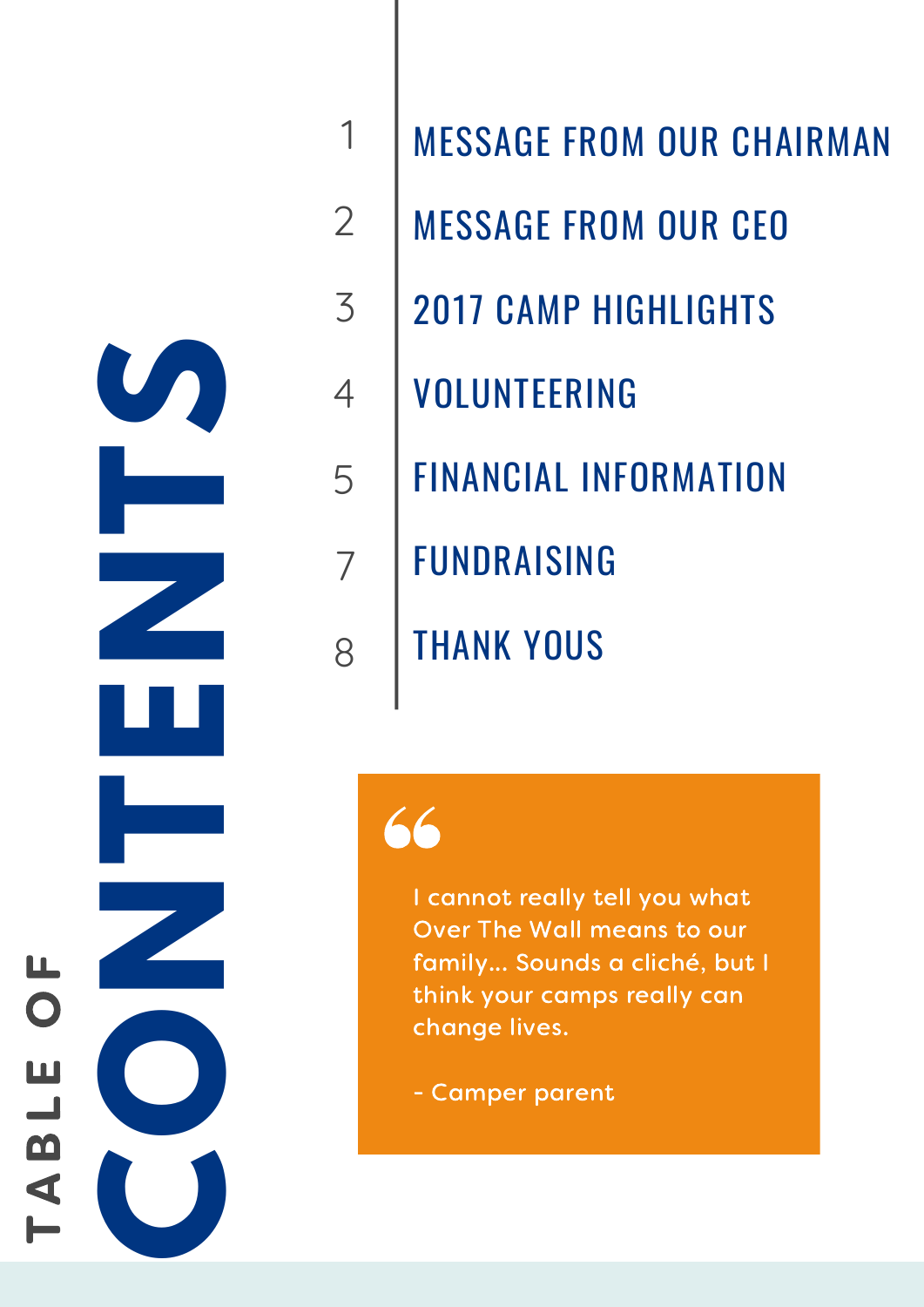## **A MESSAGE FROM OUR CHAIRMAN**

2017 was a year of planned consolidation for Over The Wall after five years of continual growth and provided the opportunity for us to restructure the charity's operational resources and build reserves ahead of a further planned period of growth. We repeated our 2016 record number of campers (667) in 2017 and organised and delivered two camps for other charities including, for the first time, a weekend camp for children aged 8-12 with severe allergies, for which we won a national award from Allergy UK.

Our plans to further develop those type of services to other children's health charities received a tremendous boost in 2017 when we received three-year funding of circa £900K from the Kentown Wizard Foundation. Their generous support will allow us to significantly boost our future service delivery as we plan to double the number of campers served by 2021, mostly through collaborative partnerships with other charities.

Once again, we remain indebted to our wonderful volunteers whose support is fundamental to our operational delivery. In 2017, 607 volunteers including 67 doctors and nurses selflessly gave up their own time, amounting to over 4,000 days, to assist in the running of our camps and helping support and care for our campers. Our fundraising team once again rose to the challenge of reaching our ambitious growth targets and helped us raise a record £1.35 million which allowed us to deliver all our services whilst also bolstering our small reserves.

We continue to be very fortunate to have the support of the SeriousFun Children's Network, an organisation that brings together the camps founded by Paul Newman across the world. Donations from the SeriousFun Children's Network and associated international donors covered the cost of ALL our non-charitable costs in 2017. This meant that every single pound raised in the UK went towards our camps and campers and this achievement is one we seek to replicate every year. I am very proud that, once again, we were deemed to be 'Outstanding' by Ofsted following a detailed inspection of our services. Such an endorsement is testament to our talented and hardworking staff, who deserve full credit for the achievements of the year.

Finally, I would thank our campers and their families for placing their trust in Over The Wall. The wonderful feedback we regularly receive from campers and their families is one of our greatest rewards and serves to highlight the remarkable work carried out by the charity.

- Joe Cronly, Chairman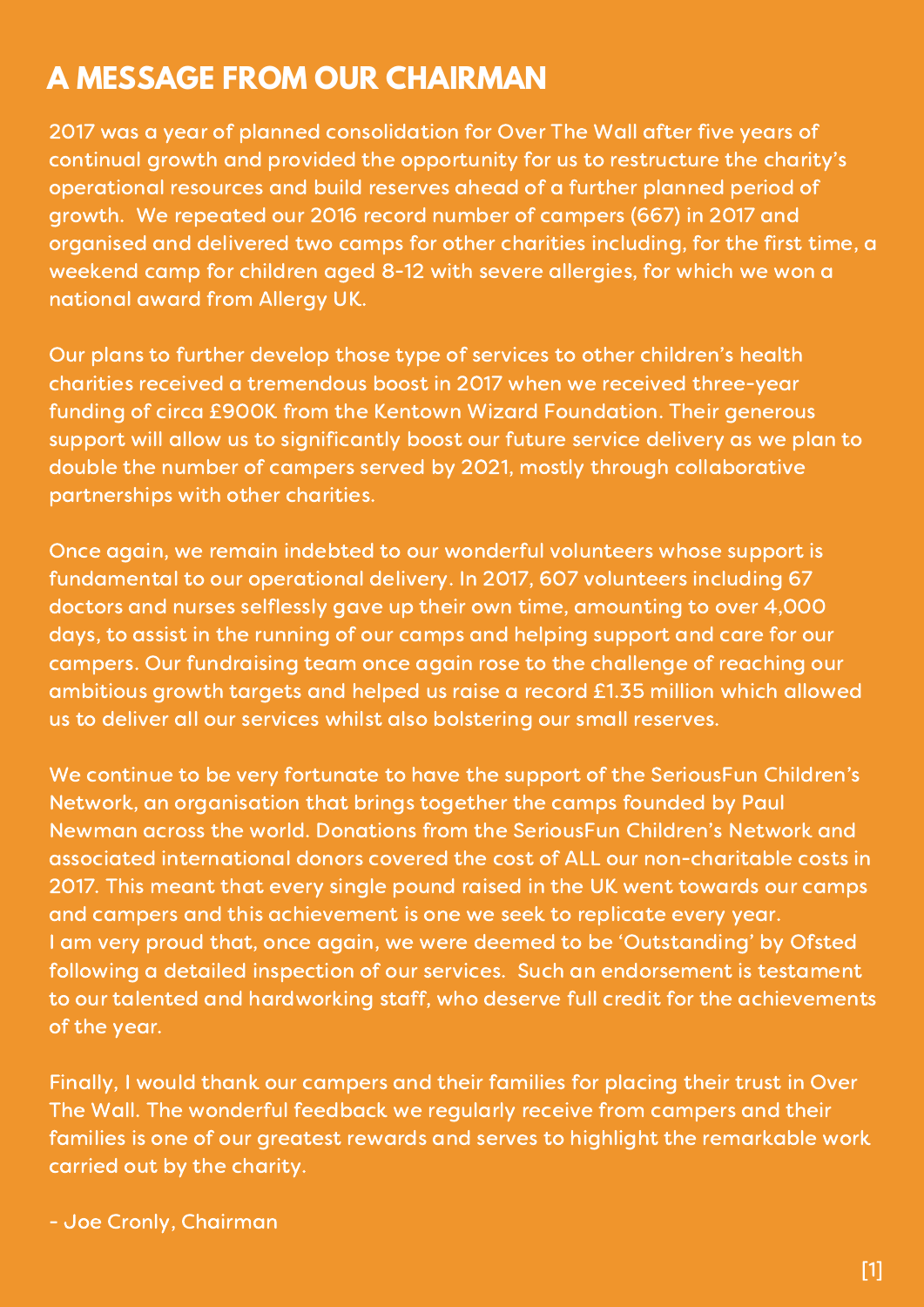## **A MESSAGE FROM OUR CEO**

I'm delighted to report that, as outlined by our Chairman, 2017 was another successful year for Over the Wall. The reasons for our success rest entirely with our small number of highly talented and dedicated staff and trustees, our wonderful group of committed volunteers and a great many supportive donors who all see and value the transformation we make to the lives of children living with serious illness and their families.

The generous funding received from the Kentown Wizard Foundation this year provided the financial means and impetus for us to launch a concerted effort to develop our organisation to more fully engage with, and provide services to, other UK children's health charities. If successful, this should enable us to double our service provision over the next four years and so the future for Over The Wall is going to be both a challenging and exciting one.

I hope you enjoy reading this short summary of our work in 2017 and if you're interested in learning more about us please don't hesitate to get in touch.

- Kevin Mathieson, Chief Executive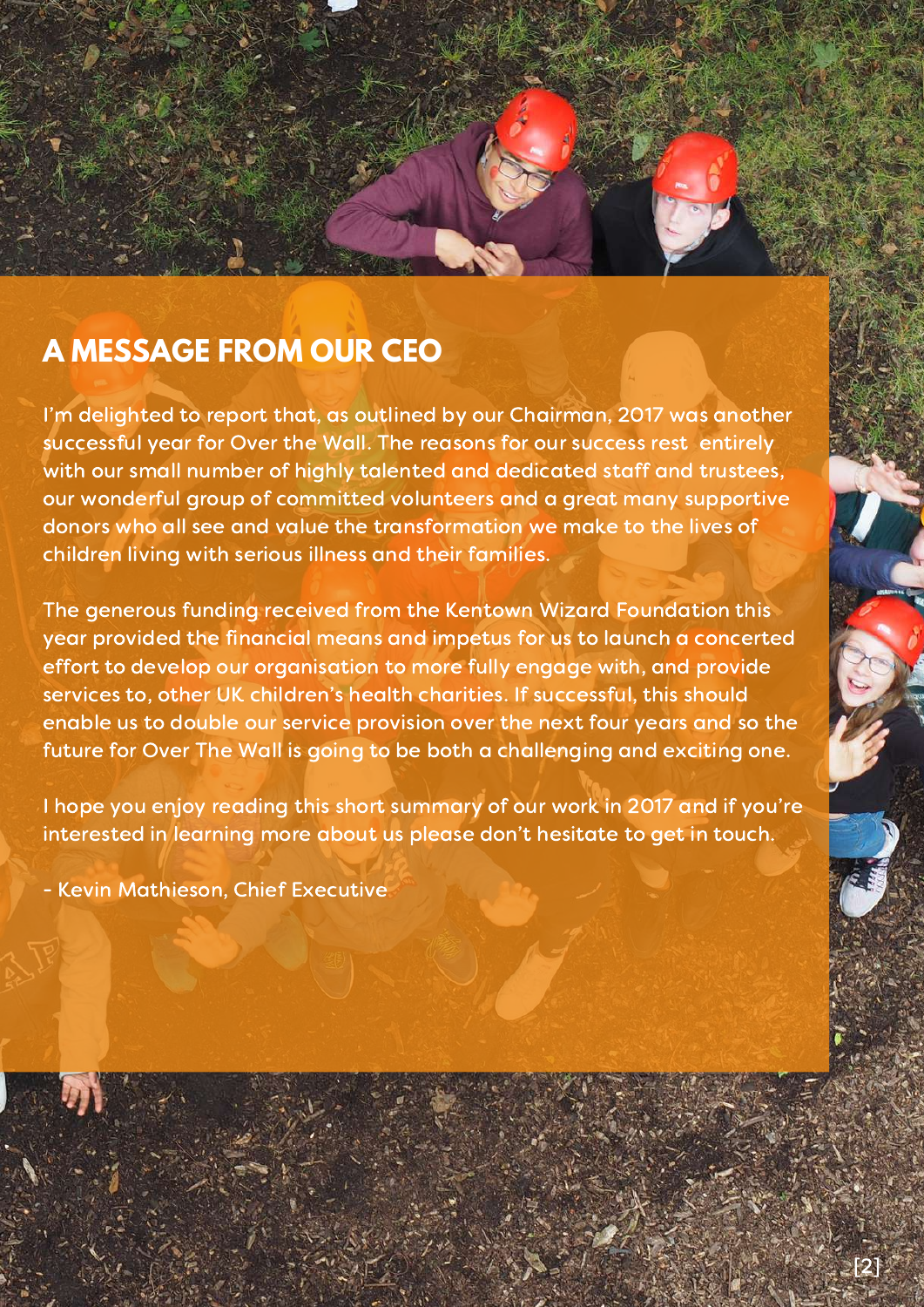## **2017 CAMP HIGHLIGHTS**

We run free residential activity camps in Dorset, Wiltshire, Staffordshire, Fife and Perth for children, siblings and families of children who are experiencing the challenges of life-limiting illness. Camps are delivered with no cost to the children's families – we don't charge a penny for anyone to attend our camps, but as a registered charity, fundraising and donations are key to sustaining our development.





[3]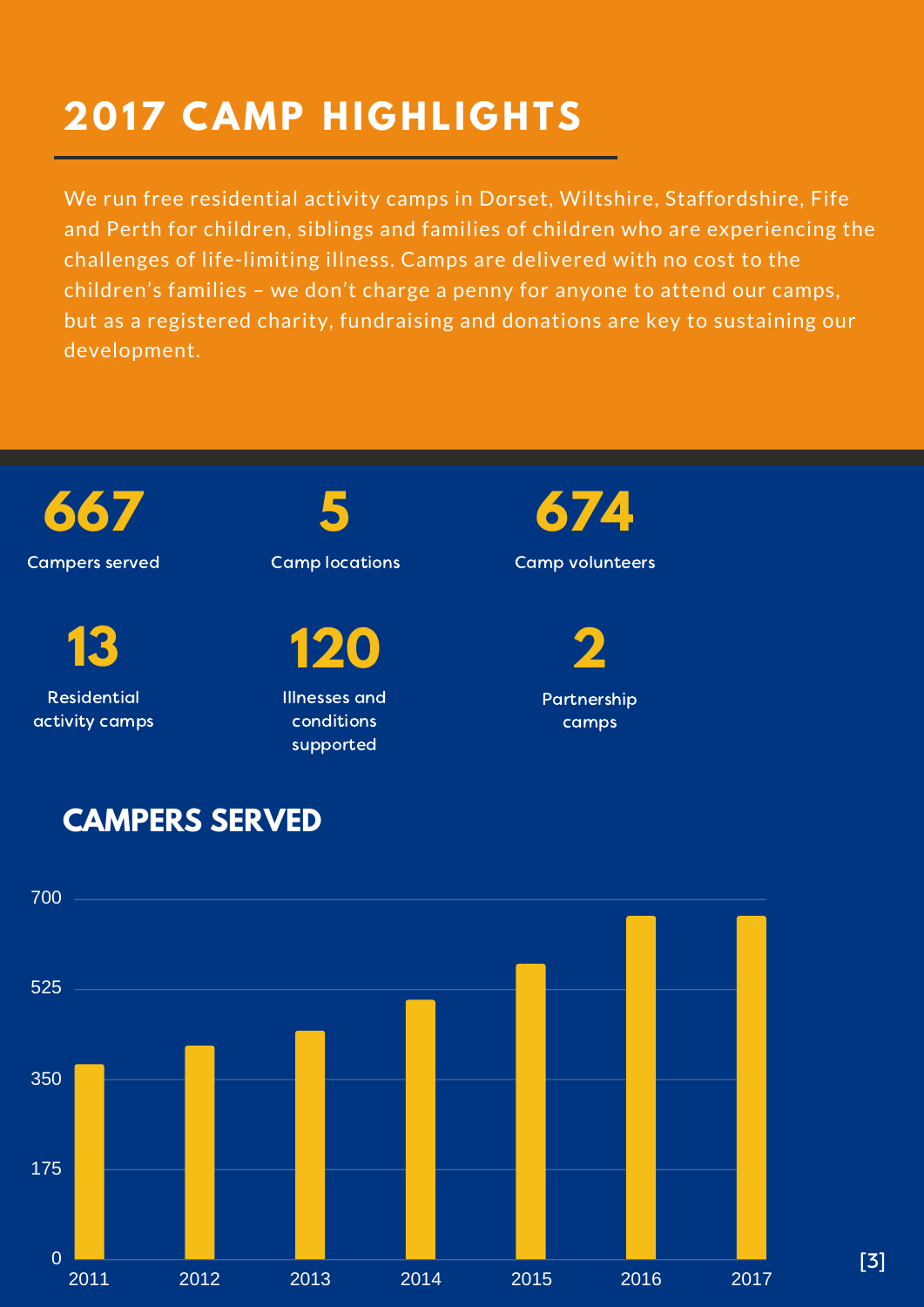

### **A YEAR FOR VOLUNTEERING**

Volunteers make a vital contribution towards the charity's achievements. During 2017, 607 camp volunteers and 67 medical volunteers made the various camps possible. Volunteers also helped meeting potential volunteers, in the organising of events and raising of funds, and members of the Development Board and Clinical Advisory Board and trustees all contribute their time voluntarily.

Over The Wall aims to recruit and provide at least a 1:1 ratio of camp volunteers to children at each of the camps for seriously ill children and for siblings camps. In addition, Over The Wall aims to provide 10 medical volunteers at camps for seriously ill children and 3 medical volunteers for siblings camps. The required number of camp and medical volunteers for family camps is less as the seriously ill children are accompanied by and have the support of their families.

There is a range of camp volunteer roles, including team leader, team mate, activity leader, camp recorder and Safeguarding Officer. The volunteers help to ensure the safety and wellbeing of campers, as well as providing support and encouragement. Volunteers come from all walks of life, defying age (in 2017 the age range was from 18 to 65+), race, social, economic and professional boundaries. Over The Wall employs a rigorous, but fair, recruitment process and provides volunteers with training in advance of camp. The volunteers are overseen by and work together with an experienced Over The Wall staff team.

Volunteers donated more than 4,000 days in 2017 which saved the charity an estimated £405,000 (which has not been recognised in the statement of financial activities).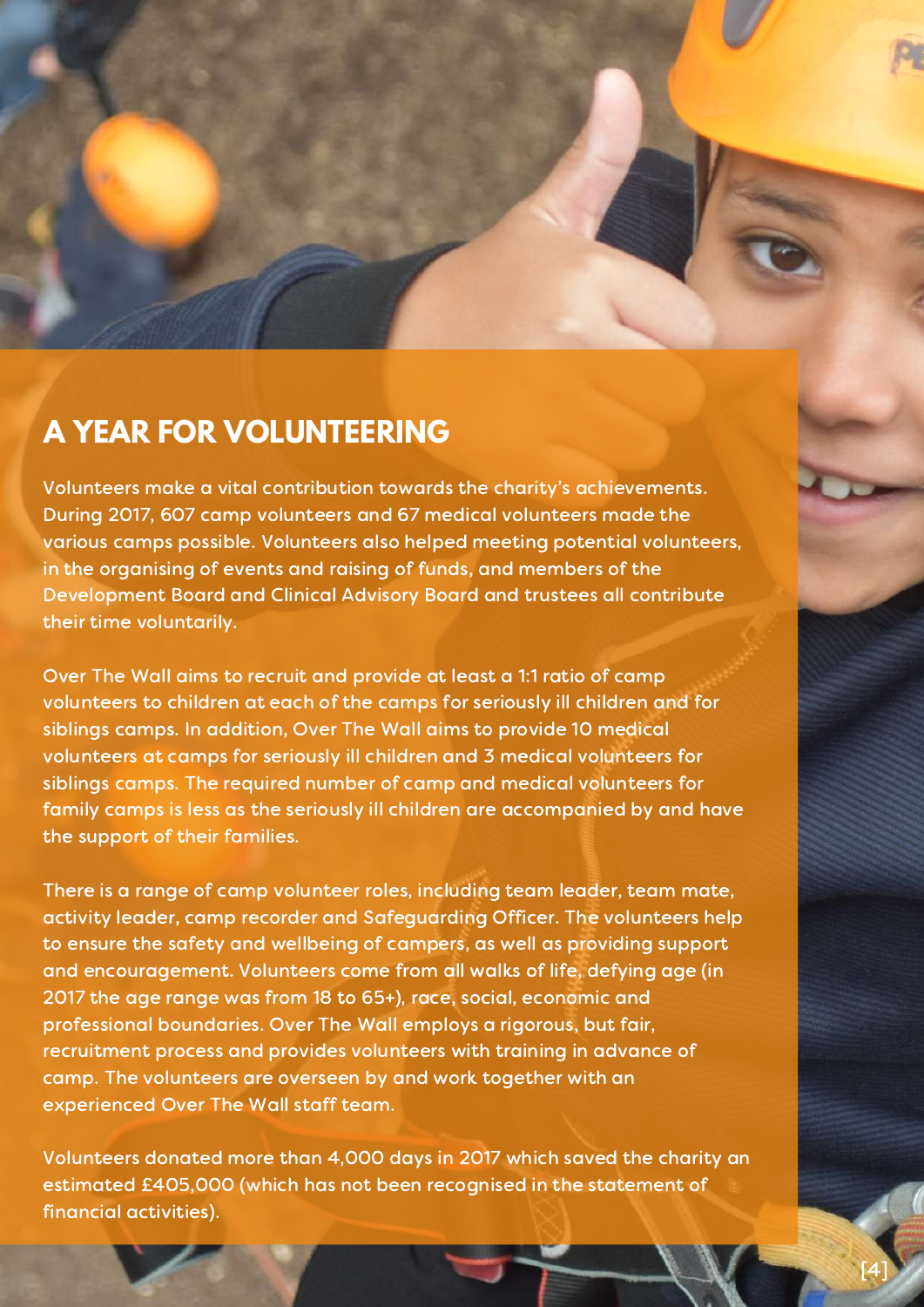## **FINANCIAL INFORMATION**

Income increased by 14% in 2017 to £1,352,370. The largest increases were in donations from trusts and foundations and from corporate donors. These categories now account for over 52% of income and demonstrate a wide funding base. We will continue to build a strong and balanced portfolio of funding streams.



### **EXPENDITURE**

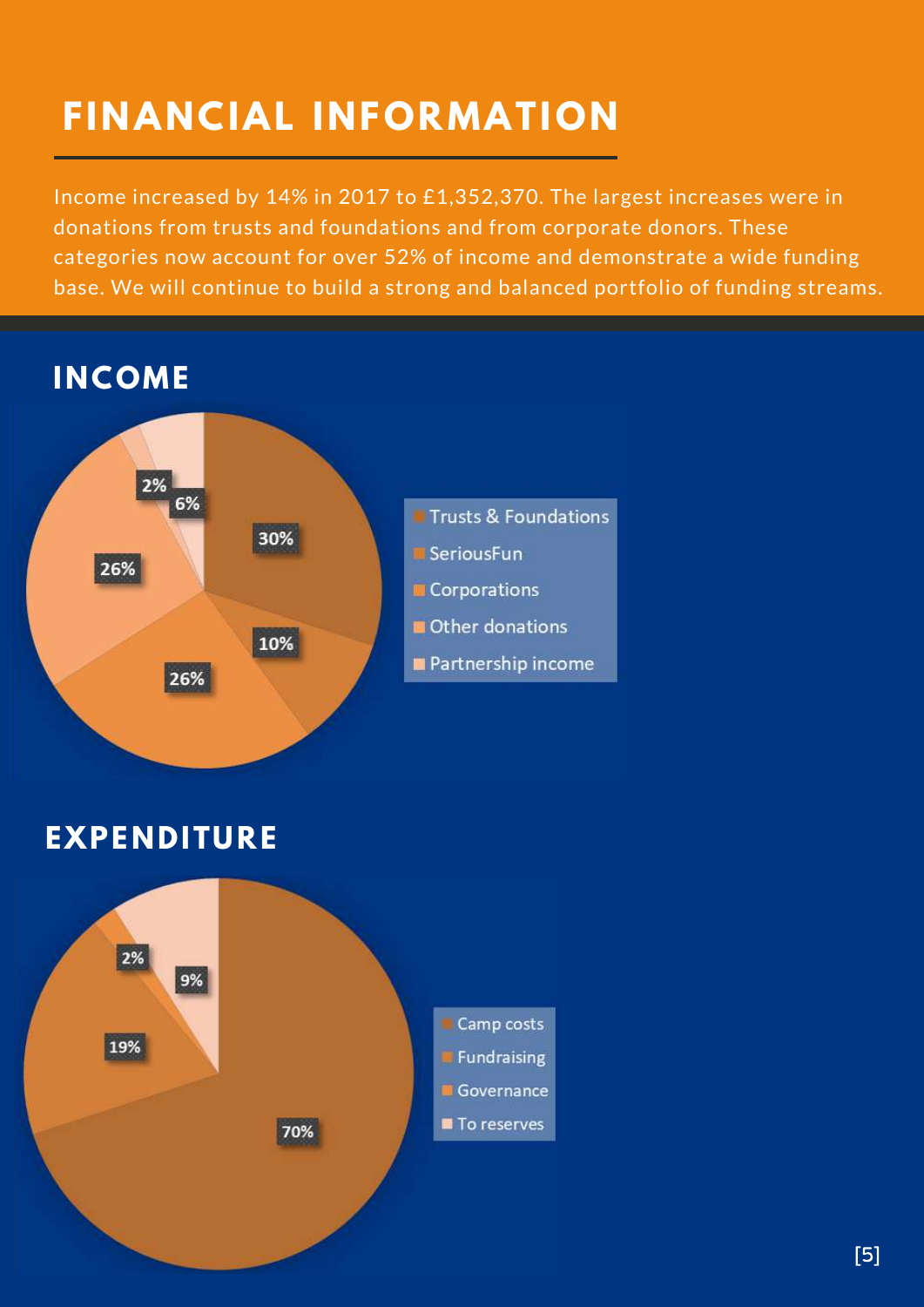## **FINANCIAL INFORMATION**

Total expenditure amounted to £1,228,939, of this, £942,877 was spent on charitable activities. Expenditure on charitable activities comprises the direct costs of camp, including accommodation, facilities and meals, transport, medical supplies, recruitment of volunteers and camp staff costs, as well as an allocated proportion of support and governance costs.

Over The Wall is committed to increasing expenditure on charitable activities whilst controlling fundraising and governance costs. Overall, we recorded a surplus income over expenditure of £123,431, while expenditure on fundraising costs decreased from last year to 19%. We remain committed to delivering efficient ROI.



## **EXPENDITURE AND FUNDING**

## **TOTAL FUNDS**

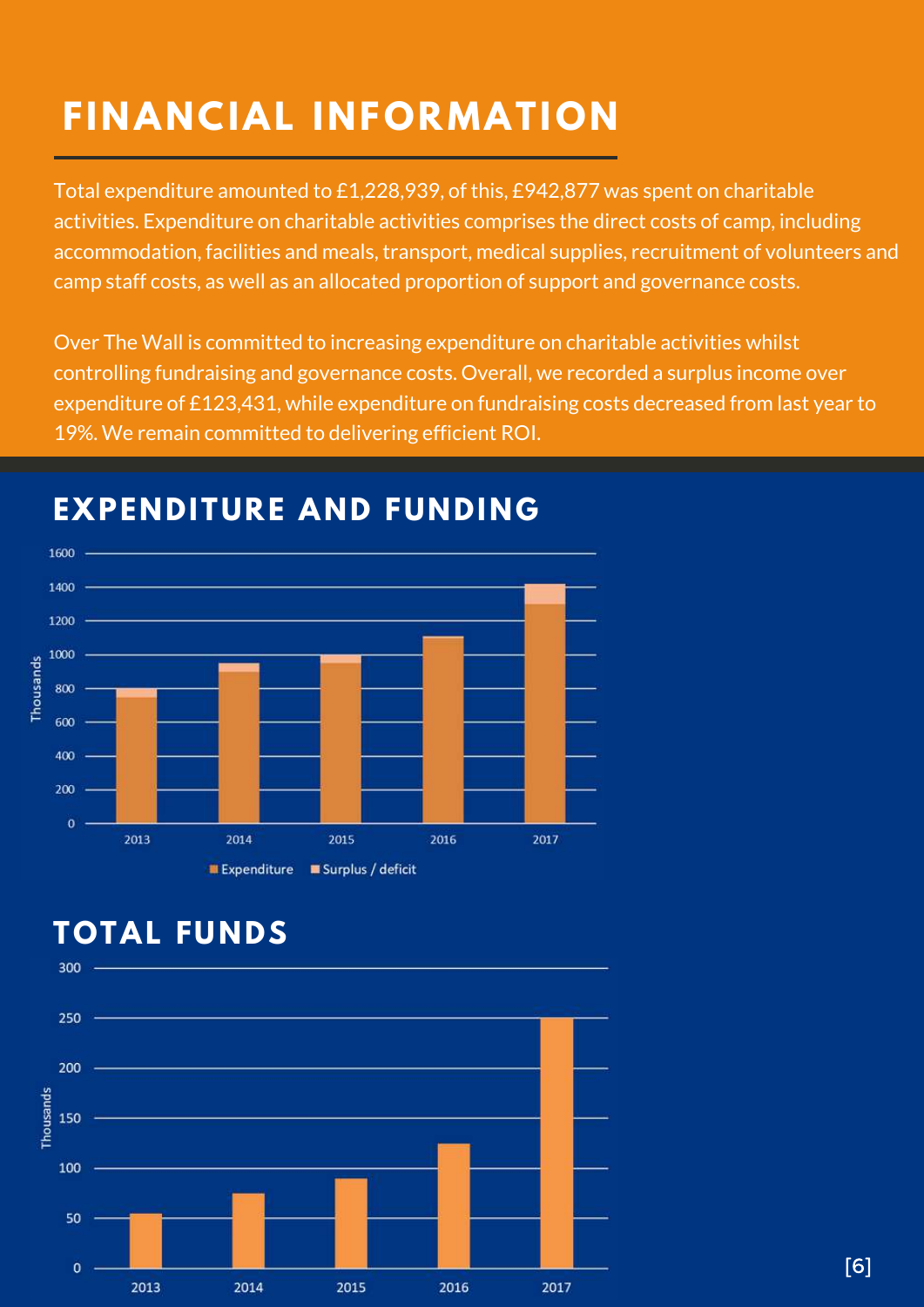

#### **A YEAR FOR FUNDRAISING**

The fundraising team continued with its long term strategy to increase charitable income and to continue to diversify funding where possible. Our main sources of income are from high level donors, corporate supporters, trusts and foundations. We have been working to deliver a healthy and balanced fundraising portfolio across these income streams.

Once again our corporate supporters provided valuable support through fundraising and employee volunteering. We were delighted to be chosen as Charity of the Year for the CIBC Children's Foundation and enjoyed a range of fundraising events led by the CIBC team, culminating in the CIBC Miracle Day at the end of the year. We became one of the organisations to be generously supported by GamesAid, the games industry charity. Teams of volunteers from GSK, CIBC, Shire and Abercrombie & Fitch joined us at camp to help set up our camp resources and join the camp team at Health Challenge camps. High level donors have also kindly supported us through our London Gala and other charitable events.

Out in the community, the staff and pupils at Ravenscourt Park School (RPPS) in London raised an impressive amount of over £25,000 through their Christmas fair and taking part in lots of challenge events. We are continuing to work with them through 2018.

We are so grateful to the many trusts and foundations, large and small, who have helped fund our camps this year. From funding individual places at camp for campers from a particular region to funding whole camps, our wonderful trust and foundation supporters have helped make it possible for us to extend our support to many more children and families.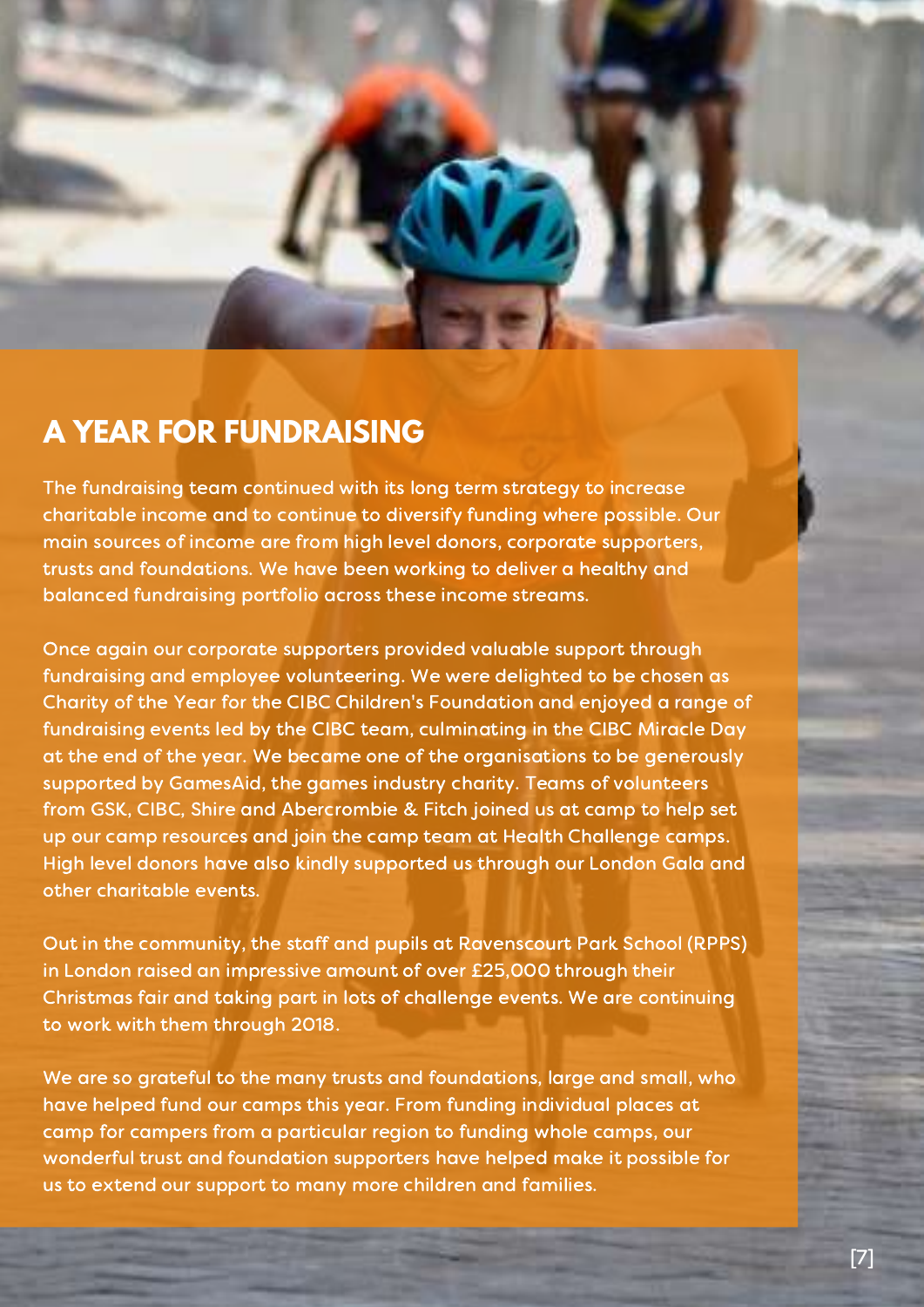#### **TRUSTS AND FOUNDATIONS**

- City Bridge Trust St James's Place Charitable Foundation The Gannochy Trust The Big Lottery Fund The Sobell Foundation The MacRobert Trust The Openwork Foundation The John Ackroyd Charitable **Trust** The Domnique Cornwell & Peter Mann Family Foundation Help for Health BBC Children in Need
- Better Breaks The Burdett Trust for Nursing The Adobe Foundation Medicash Edinburgh Children's Hospital Charity Crerar Hotels Trust Wave 102 Help for Kids The Odin Trust Alice Ellen Cooper Dean Charitable Trust The Rank Foundation The Kentown Wizard Foundation

## **Y CORPORATE SUPPORTERS**

- Hasbro Abercrombie & Fitch BBC Radio Four Barclays BC Partners Clifford Chance CIBC Children's Foundation GamesAid GSK KPMG
- London Stock Exchange Marketforce Property 4 Kids PwC Redburn Sempre Analytics Shire Simplyhealth St James Place Foundation Vauxhall

**T**

**H**

**N**

**K**

**O**

**U**

 - CIBC The t The team at OTW is full of ideas for fundraising and volunteering activities that appeal to our staff, and we're proud to support a small dynamic charity that is transforming the lives of seriously ill children and teenagers.